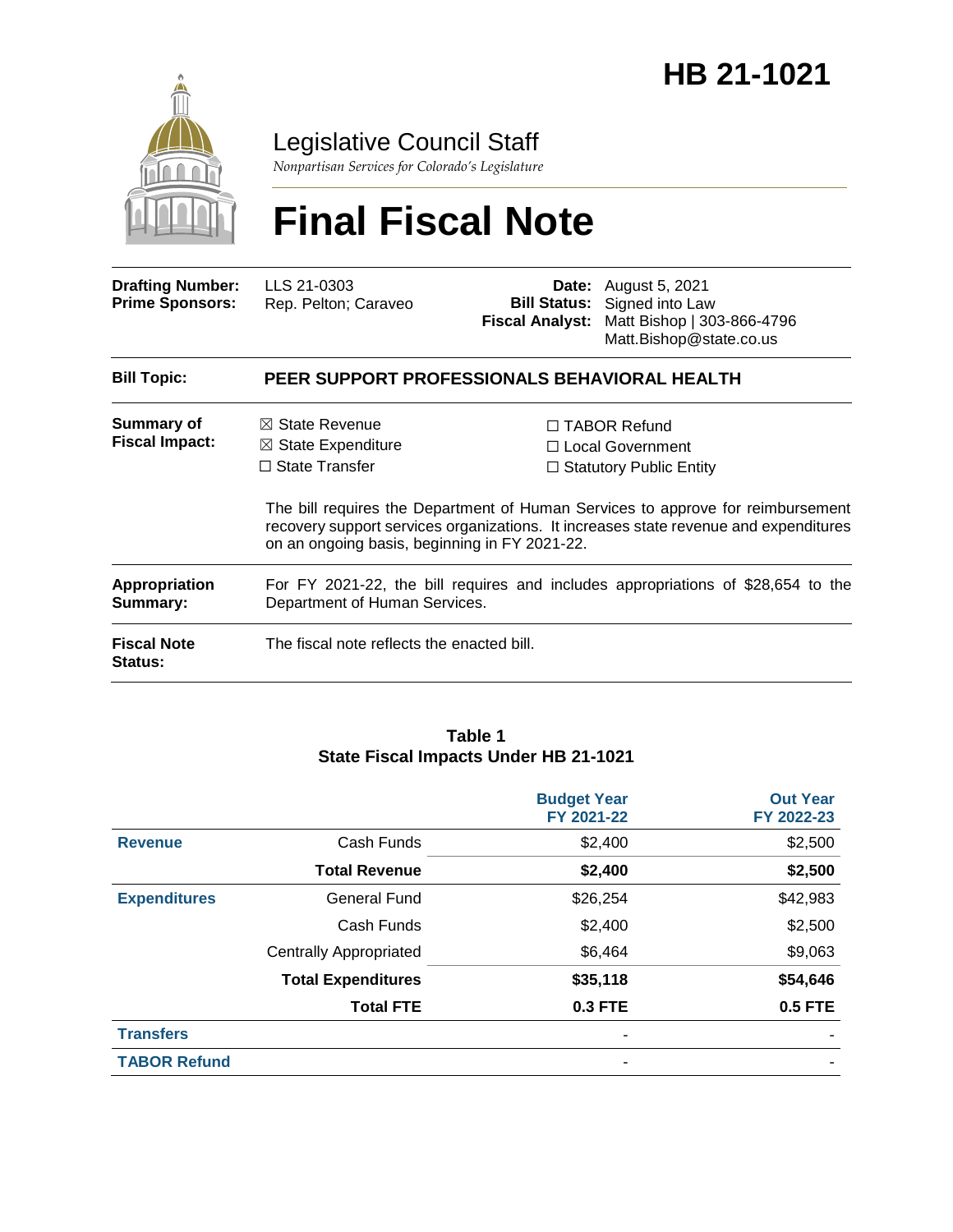# **Summary of Legislation**

The bill requires the Department of Human Services (DHS) to develop a procedure to approve recovery support services organizations that meet certain qualifications, including those established by rule by DHS in collaboration with the Department of Health Care Policy and Financing (HCPF). The bill specifies that peer support professional services provided through an approved recovery support services organization can to be covered under Medicaid.

The bill creates the Peer Support Workforce Cash Fund that contains revenue from fees paid by recovery support services organizations that apply for approval, as well as from gifts, grants, and donations.

Under the bill, contracts entered into between DHS' Office of Behavioral Health and designated managed service organizations must include terms and conditions outlining the expectations for organizations to invest in the state's recovery services infrastructure.

## **State Revenue**

The bill increases state cash fund revenue from fees by approximately \$2,500 per year beginning in FY 2021-22. This revenue is from fees on recovery support service organizations applying to DHS for approval. Fee revenue is subject to TABOR. The bill also potentially increases state revenue from gifts, grants, or donations; however, no sources have been identified at this time. Gifts, grants, and donations are exempt from TABOR revenue limits.

**Fee impact on recovery support service organizations.** Colorado law requires legislative service agency review of measures which create or increase any fee collected by a state agency. These fee amounts are estimates only, actual fees will be set administratively by DHS based on cash fund balance, estimated program costs, and the estimated number of organizations subject to the fee. The table below identifies the fee impact of this bill.

| <b>Fiscal Year</b> | <b>Type of</b><br><b>Fee</b> | <b>Proposed</b><br>Fee | <b>Number</b><br><b>Affected</b> | <b>Total Fee</b><br><b>Impact</b> |
|--------------------|------------------------------|------------------------|----------------------------------|-----------------------------------|
| FY 2021-22         | <b>Application Fee</b>       | \$200                  | 12                               | \$2,400                           |
| FY 2022-23         | <b>Application Fee</b>       | \$200                  | 13                               | \$2,600                           |

#### **Table 2 Fee Impact on Recovery Support Service Organizations**

The fiscal note assumes that 25 organizations will apply for DHS approval. Based on similar regulatory programs, the fee is estimated at \$200 for two years of eligibility.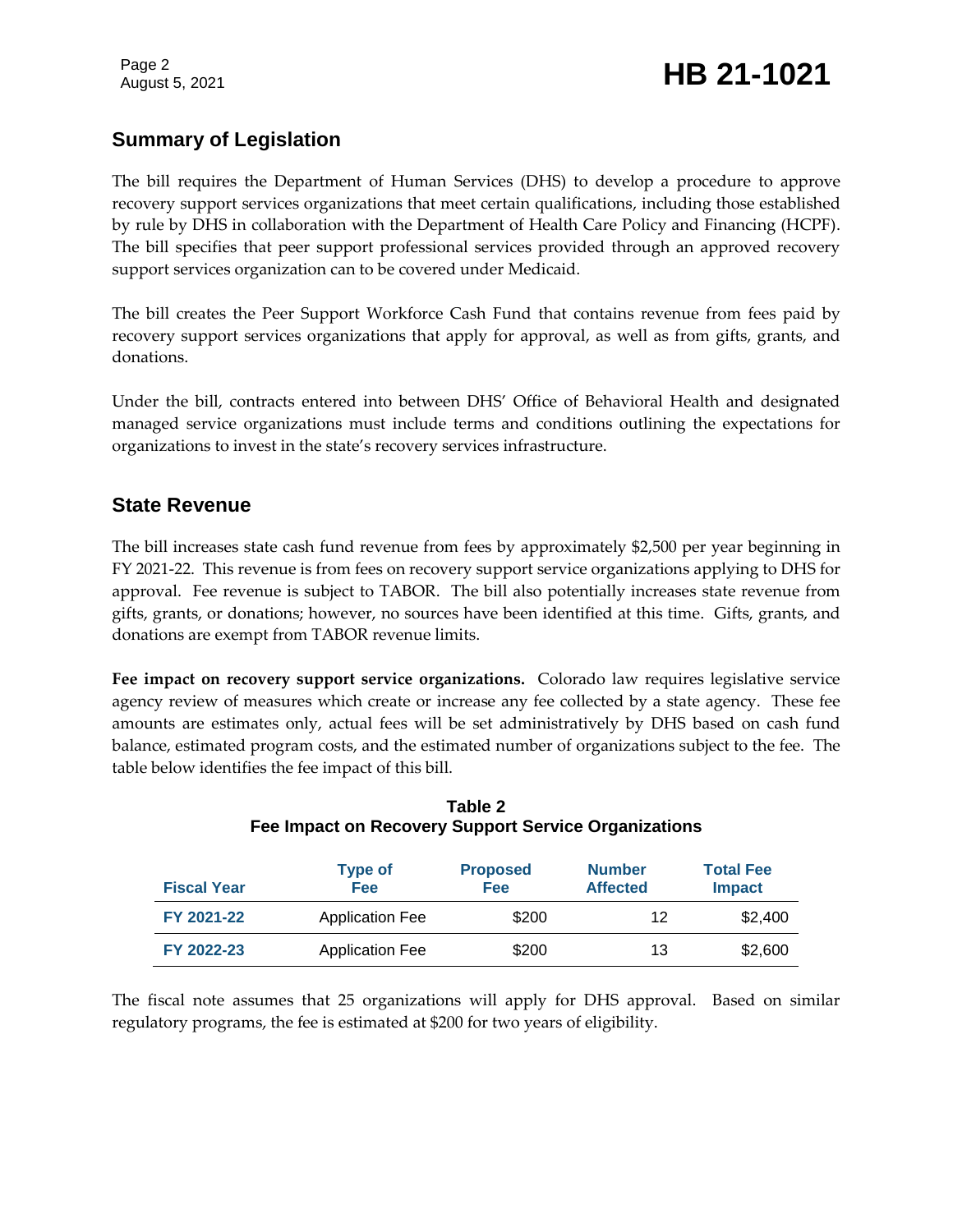# **State Expenditures**

The bill increases expenditures by \$35,118 in FY 2021-22 and 0.3 FTE and \$54,646 in FY 2022-23 and 0.5 FTE. These costs, primarily in DHS' Office of Behavioral Health, are paid with General Fund and the Peer Support Workforce Cash Fund, and are summarized in Table 3 and described below.

#### **Table 3 Expenditures Under HB 21-1021**

|                                           |                   | FY 2021-22 | FY 2022-23 |  |
|-------------------------------------------|-------------------|------------|------------|--|
| <b>Department of Human Services</b>       |                   |            |            |  |
| <b>Personal Services</b>                  |                   | \$22,454   | \$44,908   |  |
| <b>Operating Expenses</b>                 |                   |            | \$675      |  |
| <b>Capital Outlay Costs</b>               |                   | \$6,200    |            |  |
| Centrally Appropriated Costs <sup>1</sup> |                   | \$6,464    | \$9,063    |  |
|                                           | <b>Total Cost</b> | \$35,118   | \$54,646   |  |
|                                           | <b>Total FTE</b>  | $0.3$ FTE  | $0.5$ FTE  |  |

<sup>1</sup> *Centrally appropriated costs are not included in the bill's appropriation.*

**Department of Human Services.** DHS requires 0.3 FTE in FY 2021-22 and 0.5 FTE in FY 2022-23 and subsequent years. These expenditures represent 0.5 FTE program manager to manage rulemaking, evaluate applications, respond to inquiries, and perform site visits of programs. Staffing in FY 2021-22 is prorated for a January 1 start date.

**Department of Health Care Policy and Financing.** Some of these organizations may be eligible for Medicaid reimbursement under current law. To the extent that organizations that are not currently receiving Medicaid reimbursements for peer support services become eligible after approval by DHS, the bill will increase Medicaid expenditures, with costs paid using General Fund, Healthcare Affordability and Sustainability Cash Fund, and federal funds, depending on a client's Medicaid eligibility. This potential increase has not been estimated.

**Department of Law.** The bill requires rulemaking by DHS and HCPF, which is supported by the Department of Law. Such rulemaking can be accommodated within existing appropriations.

**Centrally appropriated costs.** Pursuant to a Joint Budget Committee policy, certain costs associated with this bill are addressed through the annual budget process and centrally appropriated in the Long Bill or supplemental appropriations bills, rather than in this bill. These costs, which include employee insurance and supplemental employee retirement payments, are estimated to be \$6,464 in FY 2021-22 and \$9,063 in FY 2022-23.

**TABOR refunds.** The bill increases state revenue subject to TABOR. For FY 2022-23, the March 2021 LCS forecast projects revenue to fall short of the TABOR limit by \$28.6 million, or 0.2 percent of the limit. If actual revenue exceeds the limit, the bill will increase the amount required to be refunded to taxpayers from the General Fund in FY 2023-24.